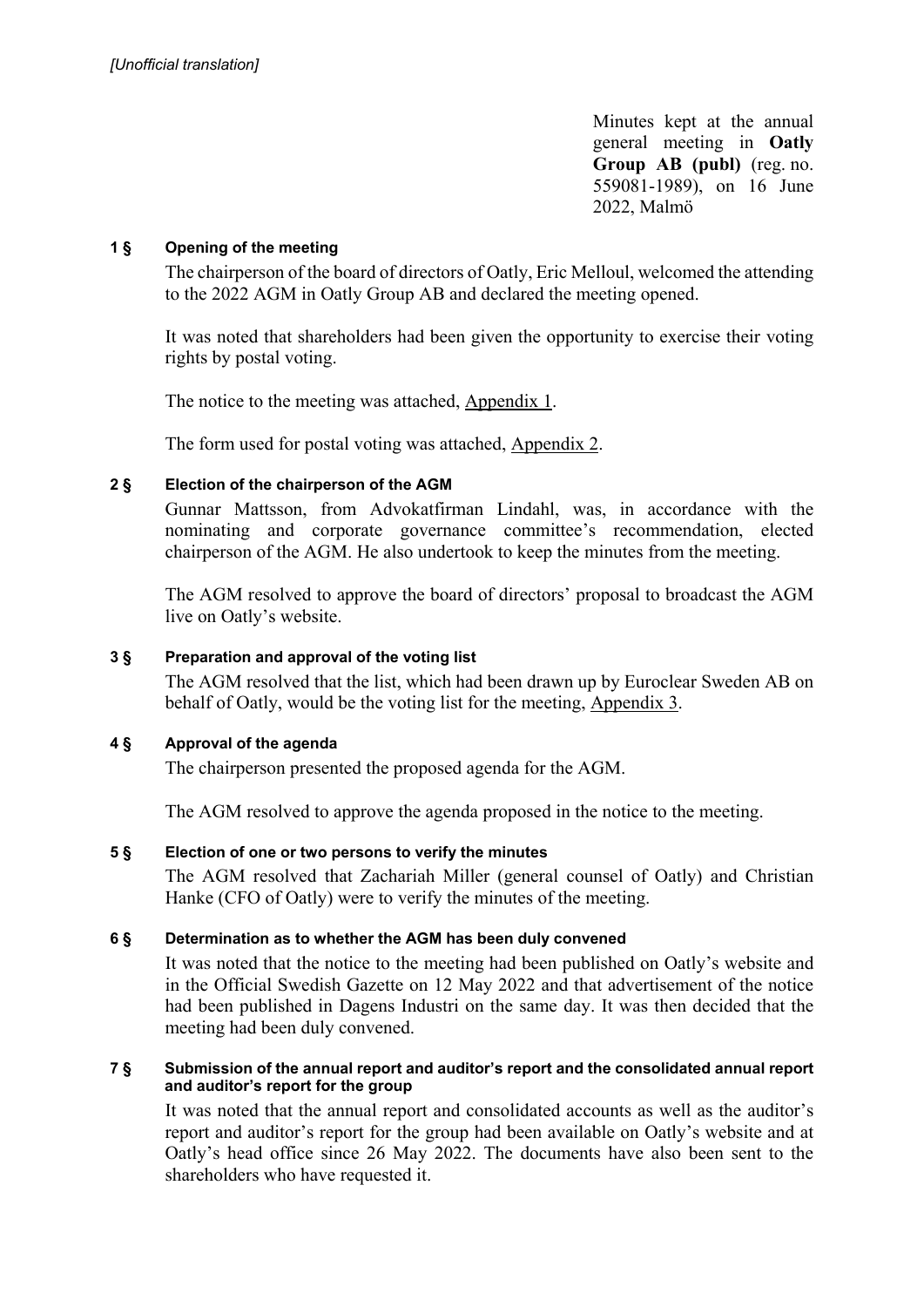Certified public accountant Erik Sandström presented the auditor's reports.

The AGM resolved that the accounting documents and the auditor's reports for the financial year 2021 had been submitted.

The CEO, Toni Petersson, then held a presentation. Questions were answered.

#### **8 § Resolution regarding adoption of the income statement and balance sheet and the consolidated income statement and consolidated balance sheet for the financial year 2021**

The AGM adopted the profit and loss account and the balance sheet as well as the consolidated profit and loss account and consolidated balance sheet included in the annual report for 2021.

#### **9 § Resolution regarding the allocation of the company's profit or loss in accordance with the adopted balance sheet**

The AGM resolved, in accordance with the board of directors' proposal, that no dividend was to be distributed for the financial 2021 and that the company's result for the financial year 2021 was to be carried forward.

## **10 § Resolution regarding discharge from liability of the members of the board of directors and the CEO**

The AGM resolved to grant the members of the board of directors and the CEO discharge from liability for the financial year 2021.

It was noted that the members of the board of directors as well as the CEO did not take part in the decision regarding their own discharge from liability.

#### **11 § Determination of the number of members of the board of directors**

The AGM resolved, in accordance with the nominating and corporate governance committee's proposal, that the number of members of the board of directors shall be twelve (12). One of the members of the board of directors is an employee representative.

#### **12 § Determination of the remuneration to the members of the board of directors**

The AGM resolved, in accordance with the remuneration committee's proposal, that the fee to each member of the board of directors, who is not employed by the company or any of its subsidiaries, shall be USD 60,000, that the fee for the chairperson of the audit committee shall be USD 22,500 and that the fee for an ordinary member of the audit committee shall be USD 10,000. The AGM also resolved, in accordance with the remuneration committee's proposal, that the fee for the chairperson of the remuneration committee shall be USD 22,500, that the fee for an ordinary member of the remuneration committee shall be USD 10,000, that the fee for the chairperson of the nominating and corporate governance committee shall be USD 22,500 and that the fee for an ordinary member of the nominating and corporate governance committee shall be USD 10,000.

#### **13 § Determination of the fees payable to the auditor**

The AGM resolved, in accordance with the audit committee's recommendation, that the auditor fees shall be paid in accordance with approved invoices.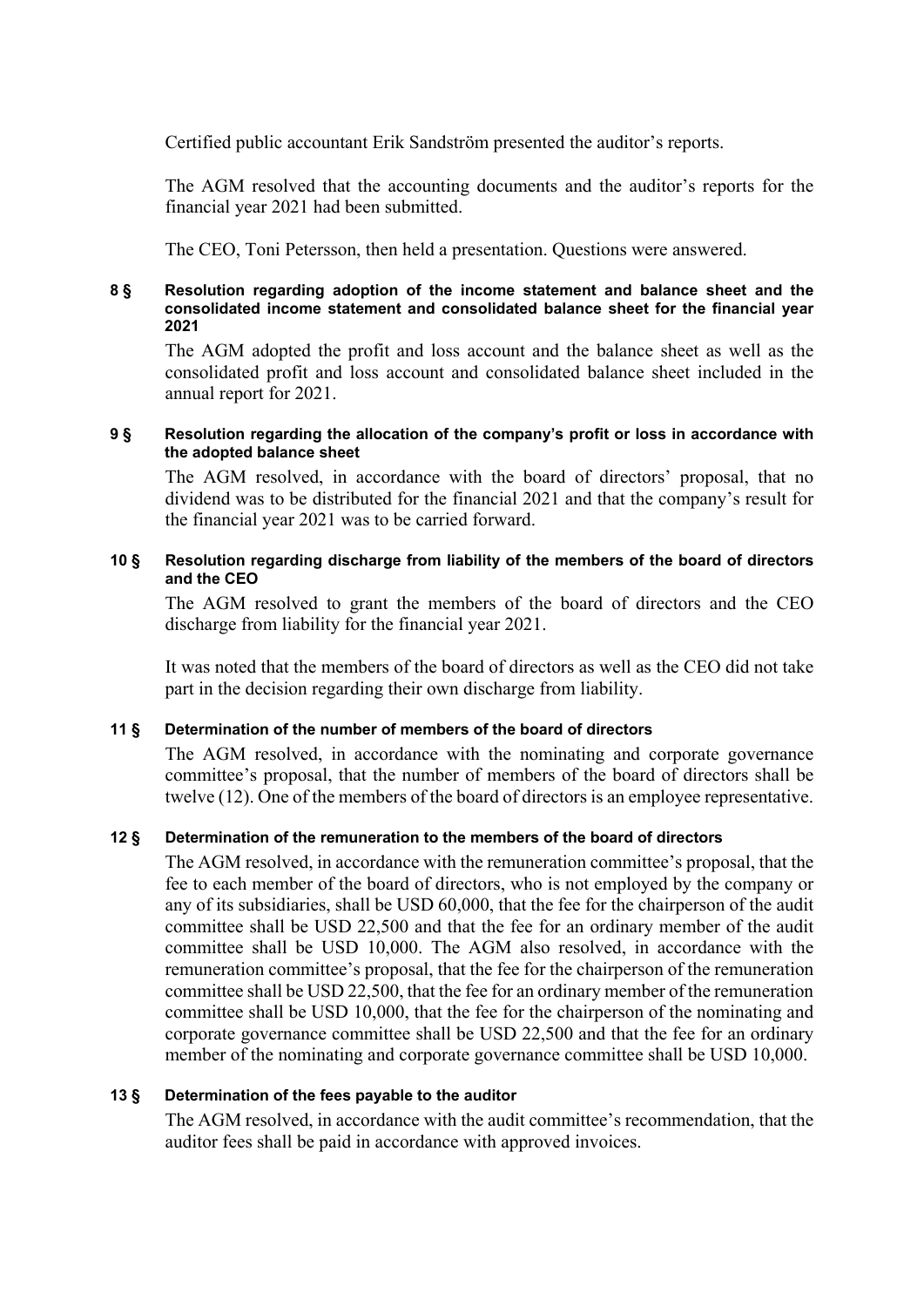# **14 § Election of auditor**

The AGM resolved, in accordance with the audit committee's recommendation, that the registered auditing company Ernst & Young Aktiebolag is re-elected as auditor for the period until the end of the next AGM.

## **15 § Resolution regarding amendments to the articles of association**

The chairperson presented the board of directors' proposal regarding amendments to the articles of association.

The chairperson informed that a valid resolution under agenda item 15 required support by shareholders representing at least two thirds of the votes cast and shares represented at the AGM.

The AGM resolved, with the required majority, in accordance with the board of directors' proposal, Appendix 4.

# **16 § Resolution on authorization for the board of directors to resolve on new issue of shares and/or warrants and/or convertible bonds**

The chairperson presented the board of directors' proposal regarding authorization for the board of directors to resolve on new issue of shares and/or warrants and/or convertible bonds.

The chairperson informed that a valid resolution under agenda item 16 required support by shareholders representing at least two thirds of the votes cast and shares represented at the AGM.

The AGM resolved, with the required majority, in accordance with the board of directors' proposal, Appendix 5.

# **17 § Closing of the meeting**

The chairperson declared the AGM closed.

 $\frac{1}{2}$  ,  $\frac{1}{2}$  ,  $\frac{1}{2}$  ,  $\frac{1}{2}$  ,  $\frac{1}{2}$  ,  $\frac{1}{2}$  ,  $\frac{1}{2}$  ,  $\frac{1}{2}$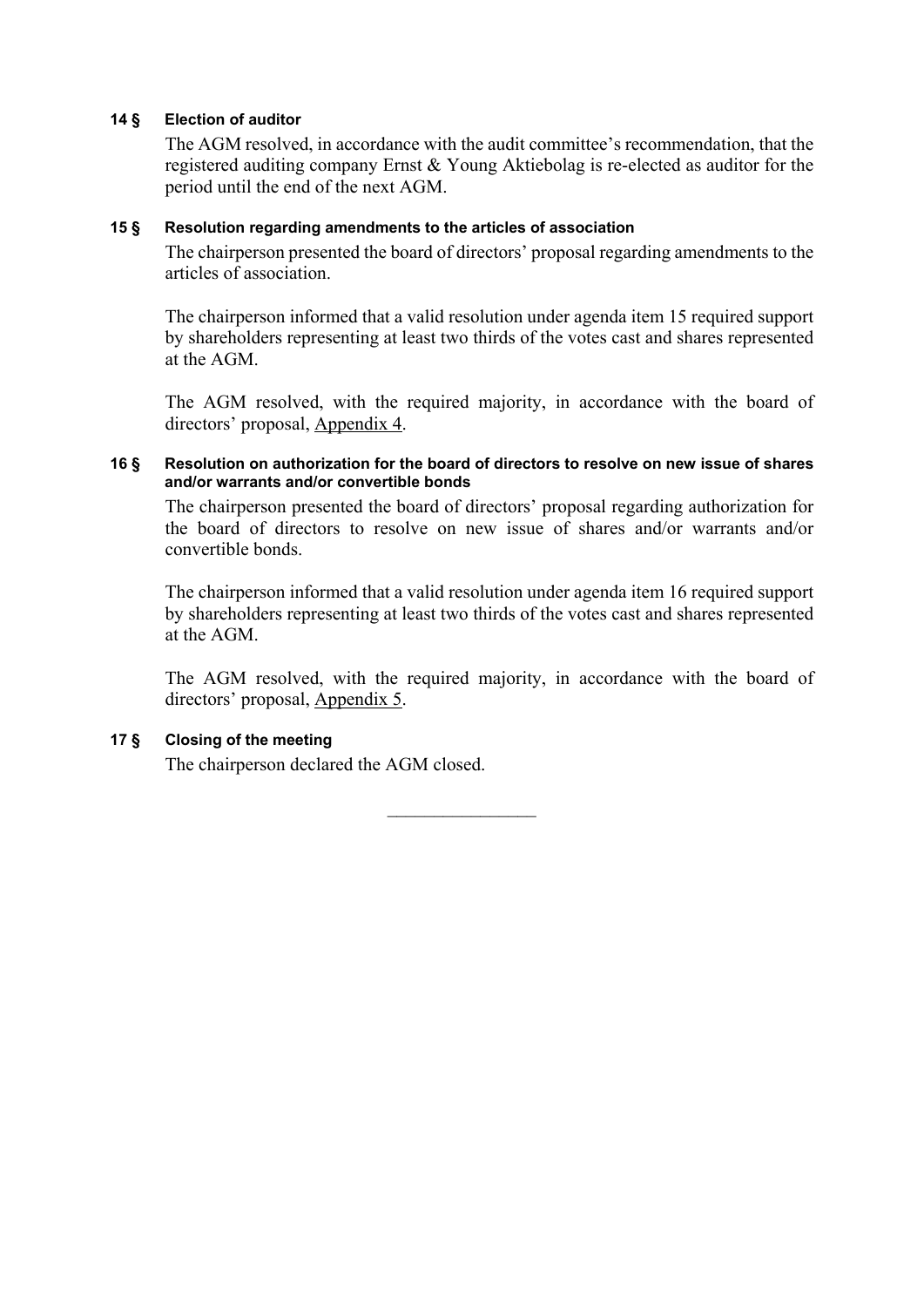Recorded by:  $V$ erified by:

Gunnar Mattsson Zachariah Miller (chairperson)

Christian Hanke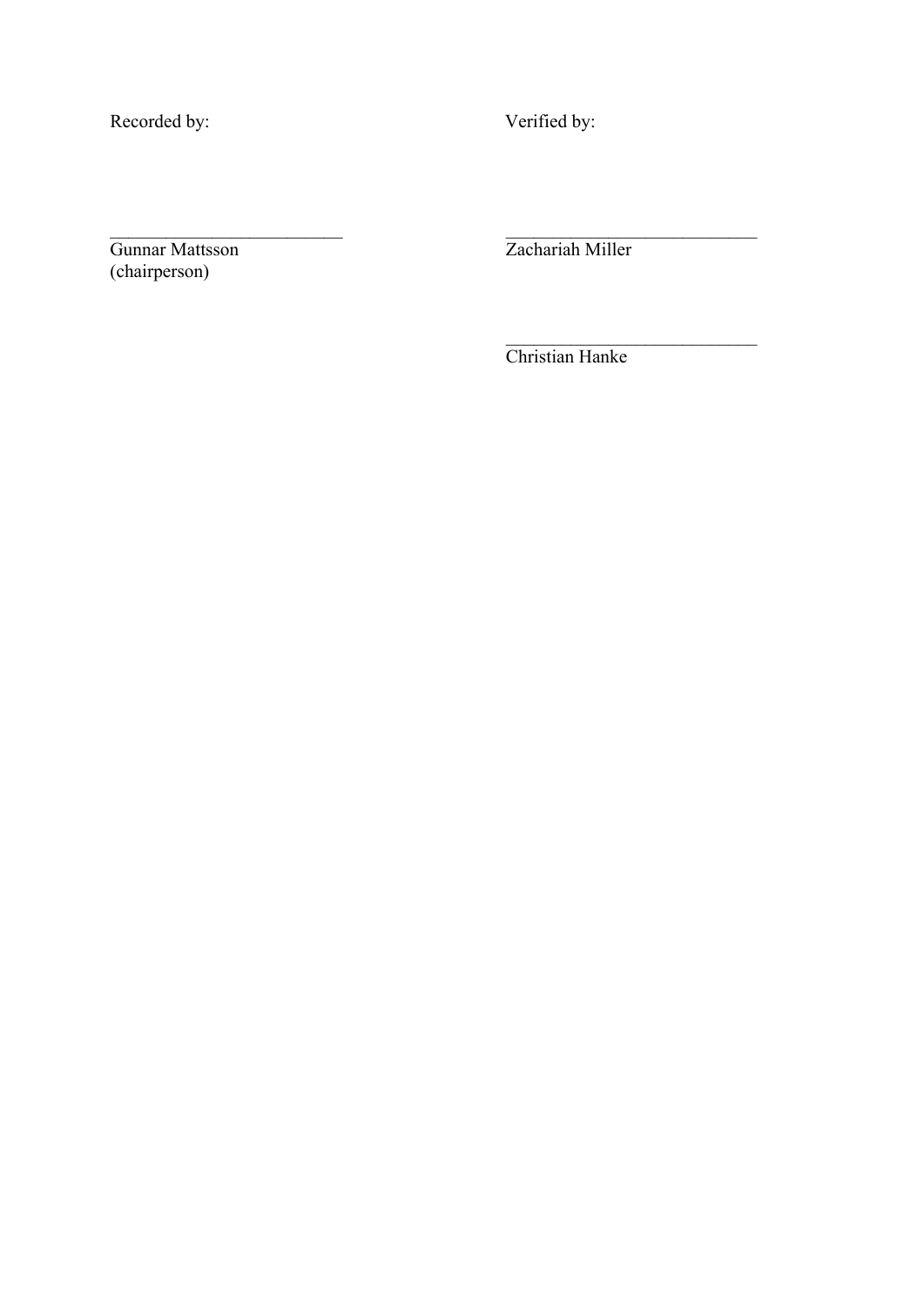# **Notice convening the annual general meeting of Oatly Group AB (publ)**

**The shareholders of Oatly Group AB (publ) ("Oatly") reg. no. 559081-1989, are hereby invited to the annual general meeting (the "AGM") to be held at High Court, Malmöhusvägen 1, Malmö, at 13.00 (CEST) on Thursday 16 June 2022.** 

Pursuant to clause 10 of Oatly's articles of association, the board of directors has resolved that shareholders may exercise their voting rights at the AGM by post. Shareholders may therefore choose to exercise their voting rights in person at the meeting, by proxy or through postal voting. The board of directors proposes that the AGM is broadcasted over web link. Please note that shareholders will not be able to vote or otherwise participate through the web link.

Those who wish to exercise their voting rights at the AGM must:

- be recorded in the share register maintained by Euroclear Sweden AB ("**Euroclear**") on 8 June 2022 (the "**Record Date**"), and
- give notice to the company of their intention to attend the AGM according to the instructions under the heading "Notification of attendance in person or by proxy" or cast a postal vote according to the instructions under the heading "Instructions for postal voting" no later than on 10 June 2022.

## **Nominee-registered shares**

Shareholders whose shares are nominee-registered through a bank or other authorized depositary, e.g. in a custody account, must – in addition to giving notice of their attendance – request that the shares be temporarily re-registered in their own name so that the shareholder is registered in Euroclear's share register as of the Record Date on 8 June 2022. Re-registration may be temporary (so-called voting rights registration) and requested from the nominee in advance in accordance with the nominee's routines. Voting right registration that the shareholder has requested and which has been issued by the nominee no later than 10 June 2022 will be accepted in the preparation of the share register.

# **Notification of attendance in person or by proxy**

Shareholders who wish to attend the AGM in person or by proxy must notify the company of this no later than 10 June 2022 either:

- in writing to Oatly Group AB, "Annual General Meeting", c/o Euroclear Sweden AB, Box 191, 101 23 Stockholm, Sweden,
- by phone: +46 8 402 91 33 during business days between 09:00-16:00 (CEST), or
- at [https://investors.oatly.com/corporate-governance/agm.](https://investors.oatly.com/corporate-governance/agm)

In the notification, provide your name or company name, personal or organisation ID number, address, phone number and, if applicable, the number of persons attending with you (no more than two).

If attending by proxy or representative, a power of attorney, registration certificate or other authorisation document should be sent to the company at the above address well in advance of the AGM and preferably by 10 June 2022. Power of attorney forms are available on the company's website at [https://investors.oatly.com/corporate-governance/agm.](https://investors.oatly.com/corporate-governance/agm)

# **Instructions for postal voting**

A special form shall be used for postal voting. The postal voting form is available on Oatly's website [https://investors.oatly.com/corporate-governance/agm.](https://investors.oatly.com/corporate-governance/agm)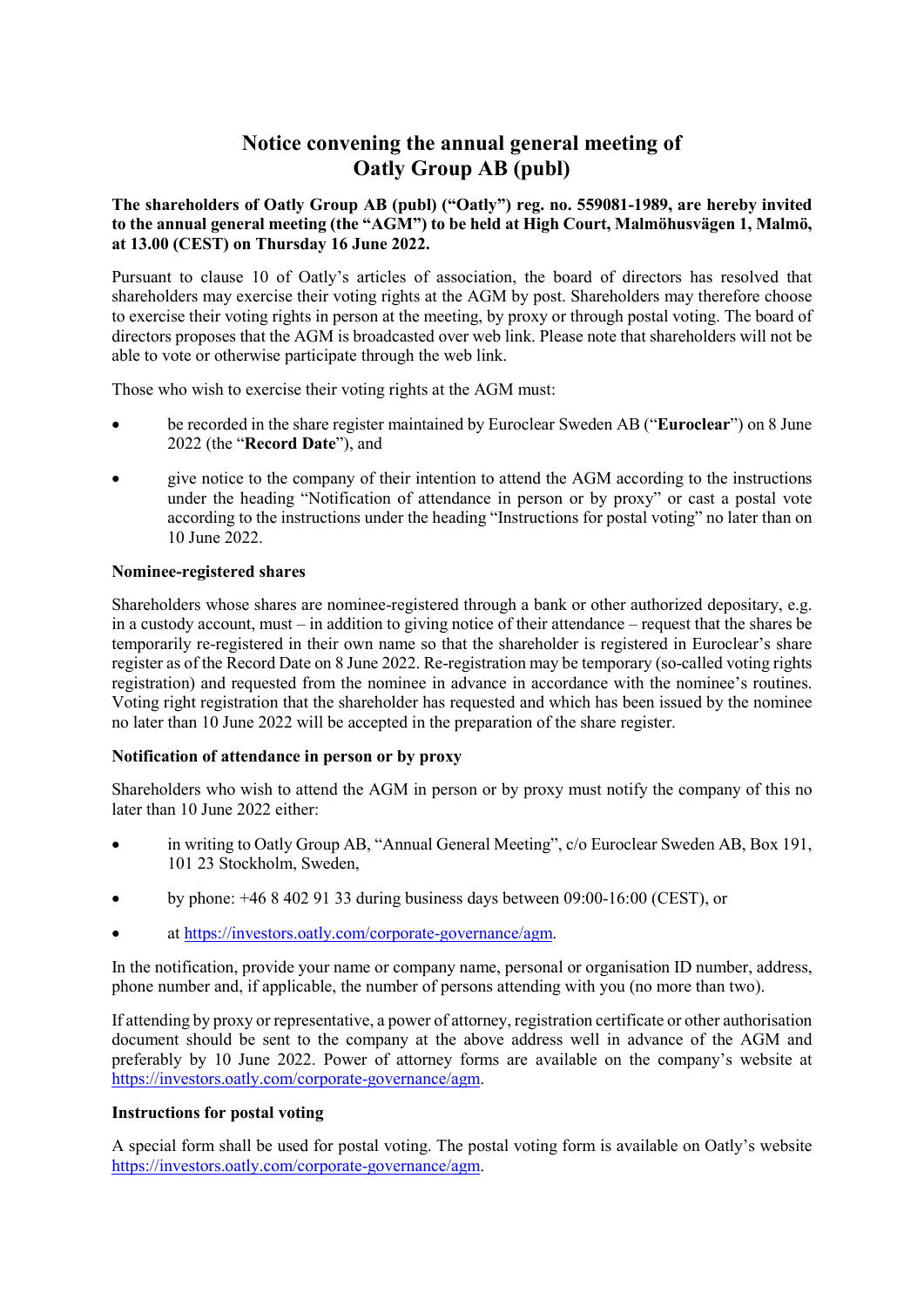Completed and signed postal voting forms can be sent by post to Oatly Group AB, "Annual General Meeting", c/o Euroclear Sweden AB, Box 191, 101 23 Stockholm, Sweden or by e-mail to [GeneralMeetingService@euroclear.com.](mailto:GeneralMeetingService@euroclear.com) The completed form must be received by Euroclear no later than 10 June 2022. Shareholders who are natural persons may also, on or before 10 June 2022, cast a postal vote electronically via verification with Swedish BankID on Euroclear's website [https://anmalan.vpc.se/euroclearproxy?sprak=1.](https://anmalan.vpc.se/euroclearproxy?sprak=1)

The shareholder may not give instructions other than to mark one of the alternative answers in the form. If the shareholder has included special instructions or conditions in the form, or changed or made amendments to the pre-printed text, the postal vote will be considered invalid. Further instructions and conditions can be found in the postal voting form and at [https://anmalan.vpc.se/EuroclearProxy.](https://anmalan.vpc.se/EuroclearProxy)

If a shareholder casts a postal vote by proxy, a written and dated power of attorney signed by the shareholder shall be enclosed with the postal voting form. Power of attorney forms are available on Oatly's website at [https://investors.oatly.com/corporate-governance/agm.](https://investors.oatly.com/corporate-governance/agm) If the shareholder is a legal entity, a registration certificate or other authorization document must be enclosed with the form.

Those who wish to withdraw a postal vote and instead cast their vote by participating in the AGM in person or by proxy must notify the AGM's secretariat before the meeting is opened.

#### **Proposed agenda**

- 1. Opening of the meeting
- 2. Election of the chairperson of the AGM
- 3. Preparation and approval of the voting list
- 4. Approval of the agenda
- 5. Election of one or two persons to verify the minutes
- 6. Determination as to whether the AGM has been duly convened
- 7. Submission of the annual report and auditor's report and the consolidated annual report and auditor's report for the group
- 8. Resolution regarding adoption of the income statement and balance sheet and the consolidated income statement and consolidated balance sheet for the financial year 2021
- 9. Resolution regarding the allocation of the company's profit or loss in accordance with the adopted balance sheet
- 10. Resolution regarding discharge from liability of the members of the board of directors and the CEO
- 11. Determination of the number of members of the board of directors
- 12. Determination of the remuneration to the members of the board of directors
- 13. Determination of the fees payable to the auditor
- 14. Election of auditor
- 15. Resolution regarding amendments to the articles of association
- 16. Resolution on authorization for the board of directors to resolve on new issue of shares and/or warrants and/or convertible bonds
- 17. Closing of the meeting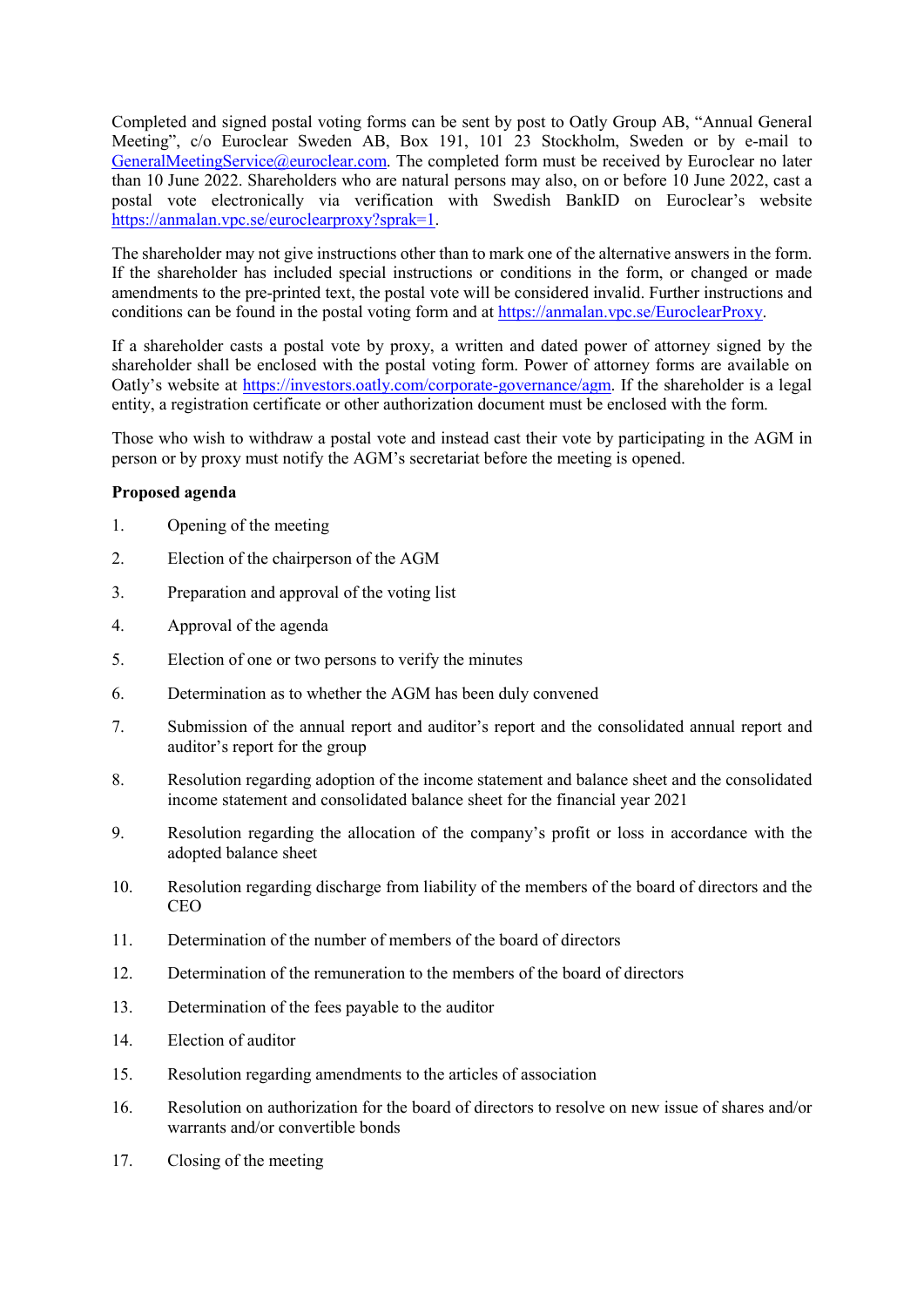#### **Proposals for decision etc.**

# *Item 2 – Election of the chairperson of the AGM*

The nominating and corporate governance committee (the "**Nomination Committee**"), composed of the chairperson of the committee Steven Chu, Hannah Jones and Tim Zhang, proposes that Gunnar Mattsson (attorney) is elected chairperson of the AGM.

# *Item 3 – Preparation and approval of the voting list*

It is proposed that the voting list is the voting list established by Euroclear, based on the AGM share register, shareholders notified and present at the AGM and received postal votes.

## *Item 5 – Election of one or two persons to verify the minutes*

The board of directors proposes Zachariah Miller (general counsel of Oatly) and Christian Hanke (CFO) to verify the minutes of the meeting. The assignment to verify the minutes also include verifying the voting list and that the received postal votes are correctly reflected in the minutes of the meeting.

## *Item 9 – Resolution regarding the allocation of the company's profit or loss in accordance with the adopted balance sheet*

The board of directors proposes that no dividend is distributed for the financial year 2021 and that the company's loss for the financial year 2021 is carried forward.

## *Item 10 – Resolution regarding discharge from liability of the members of the board of directors and the CEO*

The auditor approves that the AGM grants the members of the board of directors and the CEO discharged from liability for the financial year 2021.

# *Item 11 – Determination of the number of members of the board of directors*

It is proposed, in accordance with the Nomination Committee's recommendation, that the number of members of the board of directors shall be twelve (12).

#### *Item 12 – Determination of the remuneration to the members of the board of directors*

It is proposed, in accordance with the remuneration committee's recommendation, that the fee to each member of the board of directors, who is not employed by the company or any of its subsidiaries, shall be USD 60,000. It is proposed that the fee for the chairperson of the audit committee shall be USD 22,500, while the fee for an ordinary member of the audit committee shall be USD 10,000. It is proposed that the fee for the chairperson of the remuneration committee shall be USD 22,500, while the fee for an ordinary member of the remuneration committee shall be USD 10,000. It is proposed that the fee for the chairperson of the Nomination Committee shall be USD 22,500, while the fee for an ordinary member of the Nomination Committee shall be USD 10,000.

#### *Item 13 – Determination of the fees payable to the auditor*

It is proposed, in accordance with the audit committee's recommendation, that the auditor fees be paid in accordance with approved invoices.

# *Item 14 – Election of auditor*

It is proposed, in accordance with the audit committee's recommendation, that the registered auditing company Ernst & Young Aktiebolag is re-elected as auditor for the period until the close of the AGM for the financial year 2022. Ernst & Young Aktiebolag has informed the audit committee that the authorized auditor Erik Sandström intends to continue as the main responsible auditor if Ernst & Young Aktiebolag is re-elected as auditor.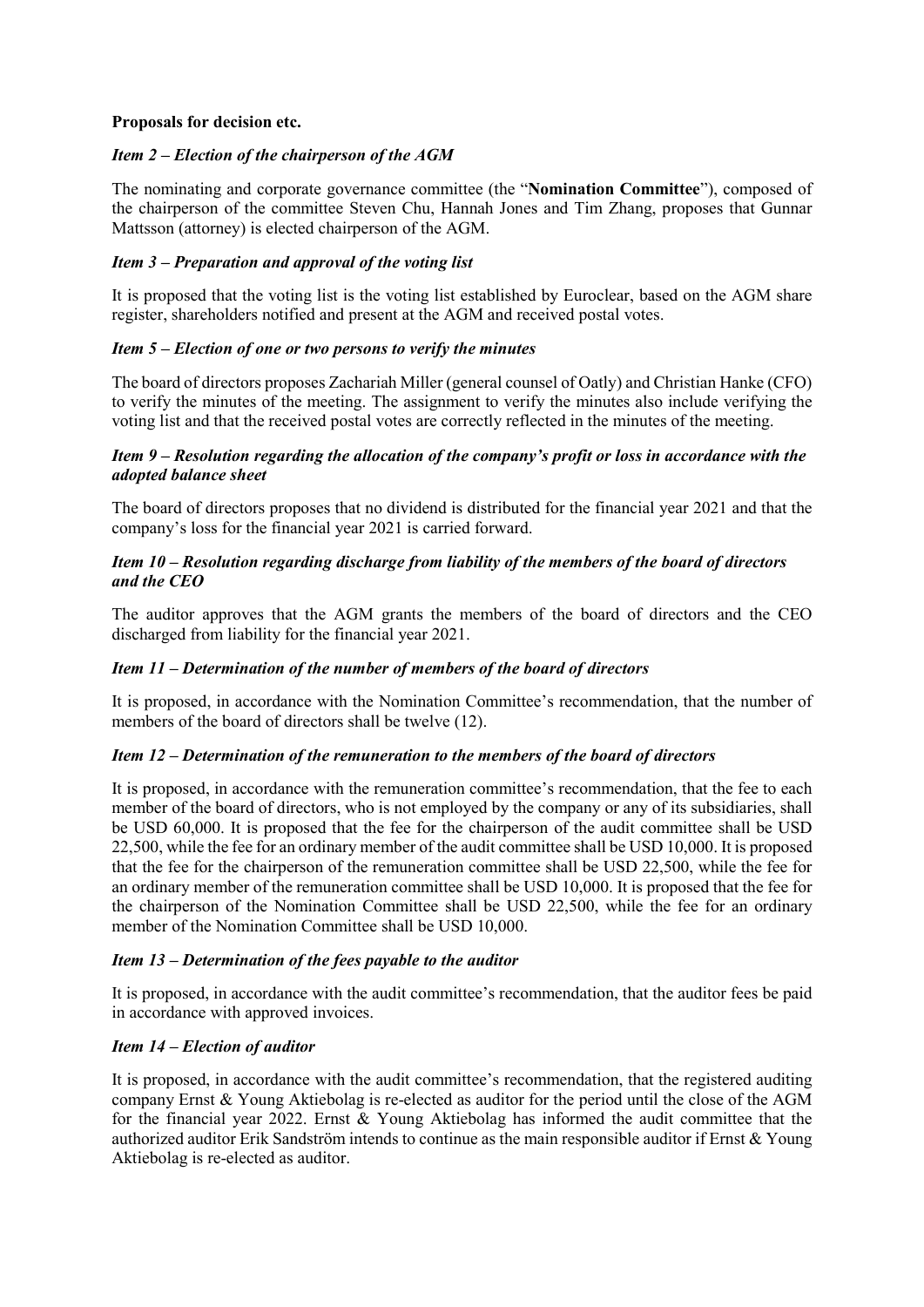## *Item 15 – Resolution regarding amendments to the articles of association*

The board of directors proposes that the AGM resolves to amend the articles of association as set out below.

The reason for the proposed amendments to paragraph 5 is, inter alia, to increase Oatly's financial flexibility.

| <b>Current wording</b>                                                                                          | <b>Proposed wording</b>                                                                             |
|-----------------------------------------------------------------------------------------------------------------|-----------------------------------------------------------------------------------------------------|
| § 5                                                                                                             | § 5                                                                                                 |
| The number of shares in the company shall be no The number of shares in the company shall be no<br>800,000,000. | less than $200,000,000$ and no more than less than $250,000,000$ and no more than<br>1,000,000,000. |

# *Item 16 – Resolution on authorization for the board of directors to resolve on new issue of shares and/or warrants and/or convertible bonds*

The board of directors proposes that the AGM resolves to authorize the board of directors, on one or more occasions during the period until the next AGM, to resolve on new issue of shares and/or warrants and/or convertible bonds. Such issues should not entail an increase in the company's registered share capital or the number of shares in the company by more than a total of 20 percent, based on the company's registered share capital or number of shares before utilizing the authorization. The new issue of shares and/or warrants and/or convertible bonds may be performed with or without deviation from the shareholders' preferential rights. The board of directors' resolution may provide for payment in kind, payment against set-off and/or other terms.

The purpose of the authorization is to increase Oatly's financial flexibility. If the board of directors resolves on an issue with deviation from the shareholders' preferential rights, the reason shall be to provide the company with new capital and/or new shareholders of strategic importance for the company. When deviating from the shareholders' preferential rights, the basis for the subscription price shall be on market terms.

#### **Majority requirements**

Approval of the board of directors' proposal according to items 15 and 16 requires that the AGM's resolution is supported by shareholders representing at least two thirds of the votes cast and shares represented at the AGM.

#### **Documents**

The accounting documents, the auditor's reports and the complete proposals of the board of directors in respect of items 15 and 16 will be made available at Oatly, Jagaregatan 4, Malmö, no later than from and including 26 May 2022. The documents will be sent to shareholders who so request and provide their postal address. The documents will also be made available no later than from and including 26 May 2022 at [https://investors.oatly.com/corporate-governance/agm.](https://investors.oatly.com/corporate-governance/agm)

#### **Shareholders' right to receive information**

The board of directors and the CEO shall, if any shareholder so requests and the board of directors believes that it can be done without material harm to Oatly, provide information regarding circumstances that may affect the assessment of an item on the agenda and Oatly's relation to other companies within the Group.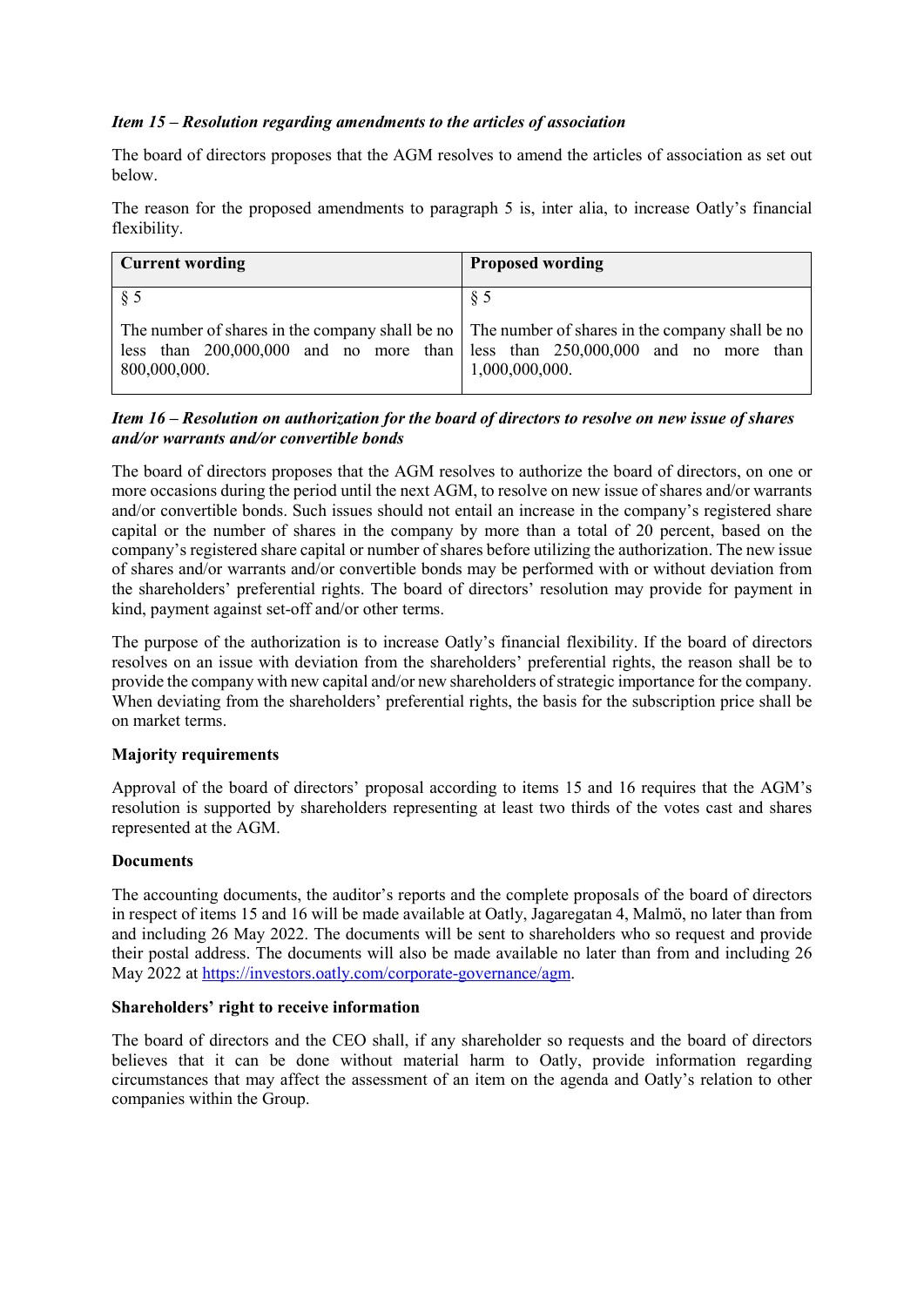# **Processing of personal data**

For information on how your personal data is processed, see [https://www.euroclear.com/dam/ESw/Legal/Privacy-notice-bolagsstammor-engelska.pdf.](https://www.euroclear.com/dam/ESw/Legal/Privacy-notice-bolagsstammor-engelska.pdf)

 $\mathcal{L}_\text{max}$ 

Malmö, May 2022 **Oatly Group AB (publ)**  *Board of directors*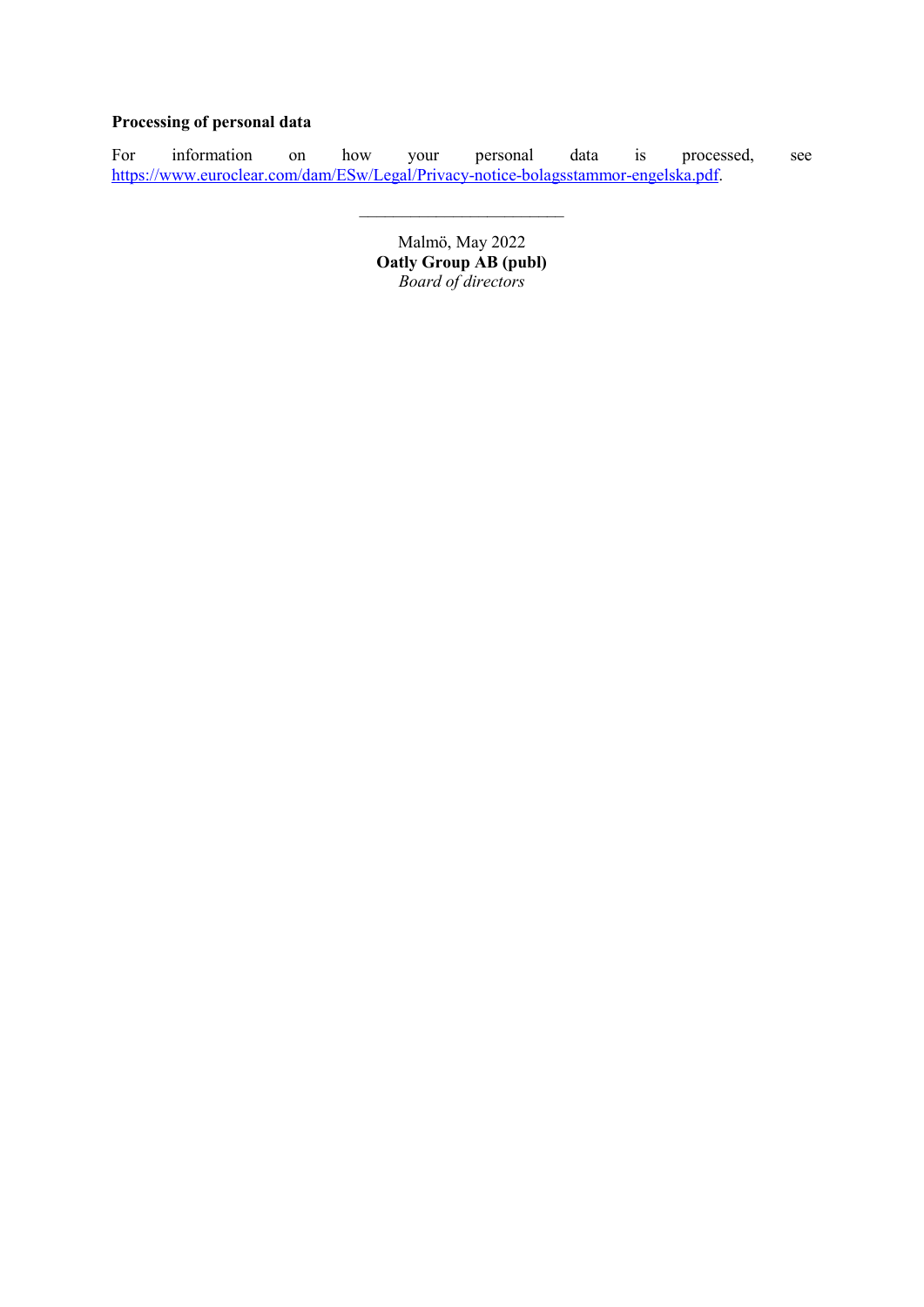# **Postal voting form**

Pursuant to provision 10 of Oatly Group AB (publ)'s articles of association, the board of directors has resolved that shareholders may exercise their voting rights at the AGM by post. Shareholders may therefore choose to exercise their voting rights in person at the meeting, by proxy or through postal voting.

#### **Oatly Group AB (publ) ("Oatly") should receive a completed form, together with any enclosed authorization documents, on 10 June 2022 at the latest.**

The shareholder set out below hereby gives notice of participation and exercises its voting rights for all of the shareholder's shares in Oatly at the AGM on 16 June 2022. The voting rights are exercised in accordance with the voting options marked below.

| <b>Shareholder</b> | Personal identity number/registration number |
|--------------------|----------------------------------------------|
|                    |                                              |
|                    |                                              |
|                    |                                              |
| Telephone number   | Email                                        |
|                    |                                              |
|                    |                                              |
|                    |                                              |

**Assurance (if the undersigned is a representative of a shareholder who is a legal entity)**: I, the undersigned, am a board member, the CEO or a signatory of the shareholder and solemnly declare that I am authorized to submit this postal vote on behalf of the shareholder and that the contents of the postal vote correspond to the shareholder's decisions.

**Assurance (if the undersigned represents the shareholder by proxy)**: I, the undersigned, solemnly declare that the enclosed proxy form corresponds to the original and that it has not been revoked.

| Place and date                    |
|-----------------------------------|
|                                   |
|                                   |
| <b>Signature</b>                  |
|                                   |
|                                   |
| <b>Clarification of signature</b> |
|                                   |
|                                   |

If the shareholder is a natural person who is personally voting by post, the shareholder should sign under "Signature" above. If the postal vote is submitted by a proxy of the shareholder, the proxy should sign. If the postal vote is submitted by a representative of a legal entity, the representative should sign.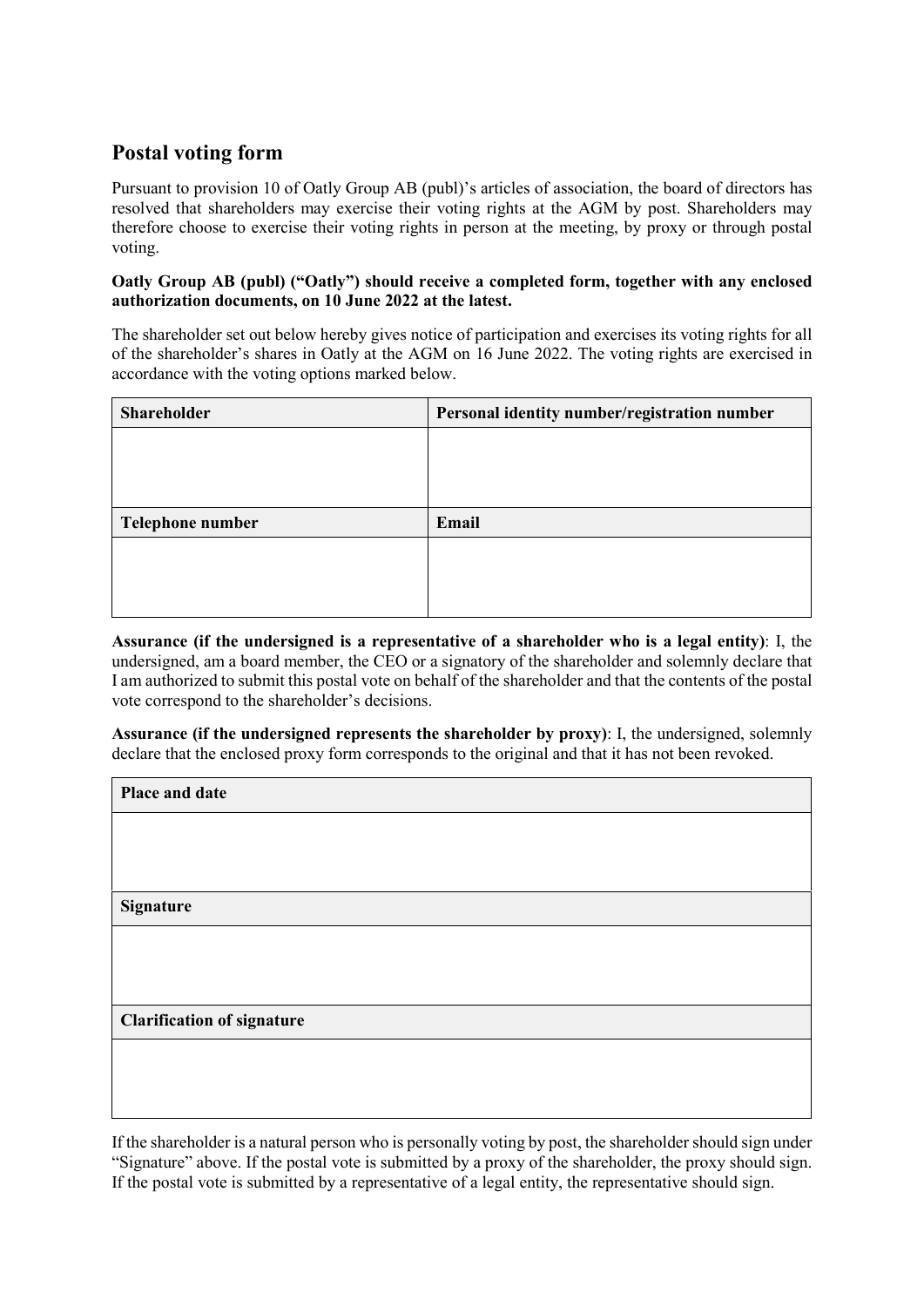## **For postal voting, proceed as follows:**

- 1. Fill in the requested information regarding the shareholder above (please print clearly).
- 2. Fill in the shareholder's voting options below.
- 3. Print and sign the form (where it says "Signature" above), does not apply to voting through BankID.
- 4. A completed and signed postal voting form can be submitted by post to Oatly Group AB, "Annual General Meeting", c/o Euroclear Sweden AB, Box 191, 101 23 Stockholm, Sweden or by e-mail to [GeneralMeetingService@euroclear.com.](mailto:GeneralMeetingService@euroclear.com) Shareholders who are natural persons may also cast their votes electronically through verification with Swedish BankID via Euroclear Sweden AB's website [https://anmalan.vpc.se/euroclearproxy?sprak=1,](https://anmalan.vpc.se/euroclearproxy?sprak=1) on 10 June 2022, at the latest.

If a shareholder casts a postal vote by proxy, a written and dated proxy form signed by the shareholder shall be enclosed with the postal voting form. Proxy forms are available on Oatly's website at [https://investors.oatly.com/corporate-governance/agm.](https://investors.oatly.com/corporate-governance/agm) If a shareholder is a legal entity, a registration certificate or other authorization document must be enclosed with the form.

Please note that shareholders whose shares are nominee-registered must register their shares in their own name in order to be allowed to vote. Instructions for this are set out in the notice convening the AGM.

#### **Further information about postal voting**

The shareholder may not provide other instructions than marking one of the response alternatives in the postal voting form. If the shareholder has included special instructions or conditions, or changed or made amendments to the pre-printed text, the postal vote will be considered invalid (in its entirety).

If the shareholder wishes to abstain from voting in relation to a matter, it should refrain from selecting an option.

Only one form per shareholder will be considered. If more than one form is submitted, only the form with the latest date will be considered. If two or more forms have the same date, only the form latest received by the company will be considered. An incomplete or wrongfully completed form may be discarded without being considered.

Those who wish to withdraw a postal vote and instead cast their vote by participating in the AGM in person or by proxy must notify the AGM's secretariat before the meeting is opened.

For complete proposals regarding the items on the agenda, kindly refer to the notice convening the meeting on [https://investors.oatly.com/corporate-governance/agm.](https://investors.oatly.com/corporate-governance/agm)

## **Personal data**

Personal data obtained from the share register, notices of attendance at the AGM and information on proxies will be used for registration, preparation of the voting register for the meeting and, where applicable, the minutes of the meeting.

For information about how your personal data is processed, please refer to the Privacy Policy available on [https://www.euroclear.com/dam/ESw/Legal/Privacy-notice-bolagsstammor-engelska.pdf.](https://www.euroclear.com/dam/ESw/Legal/Privacy-notice-bolagsstammor-engelska.pdf)

For questions, please call +46 8 402 91 33.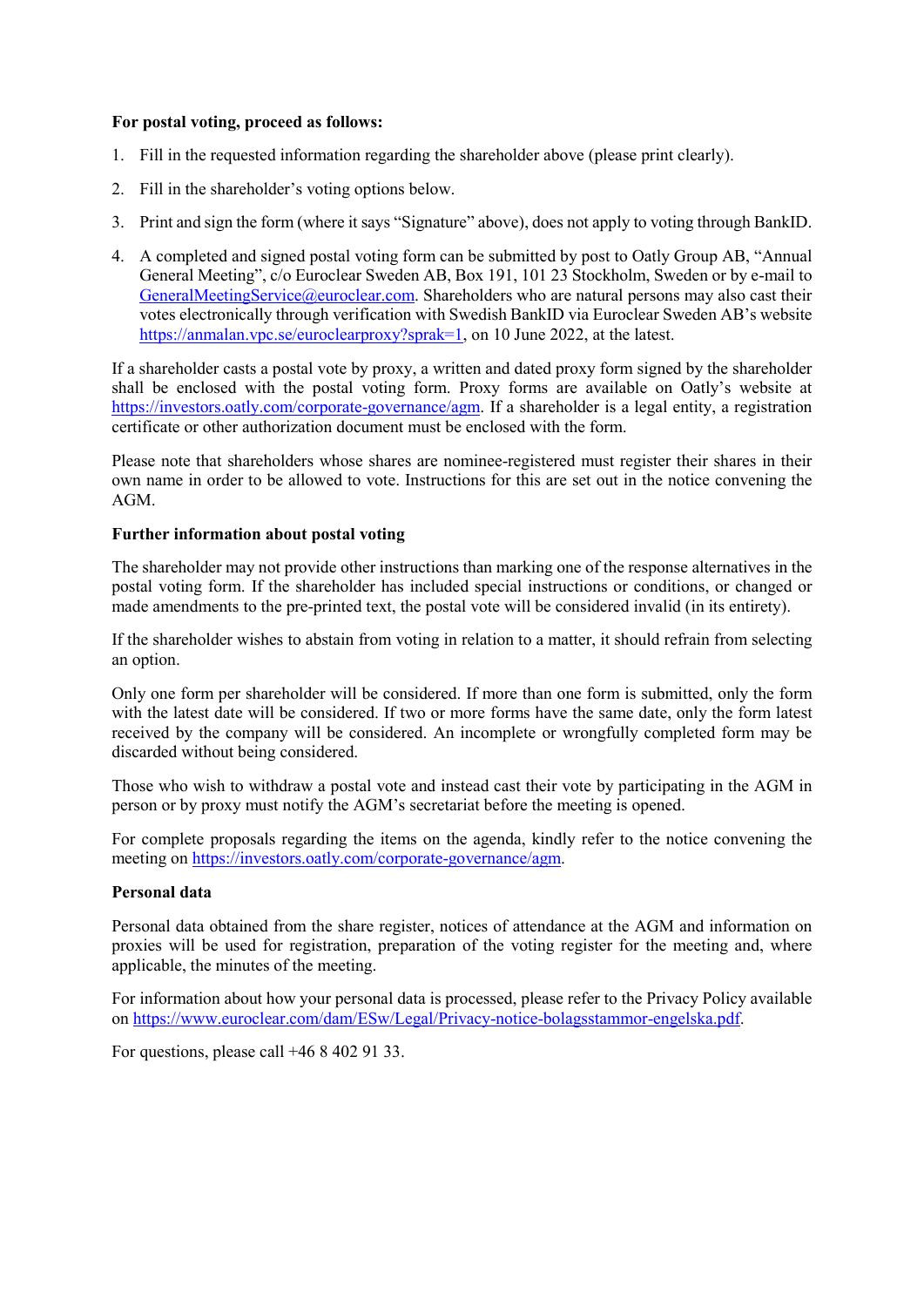# **Postal voting form for the annual general meeting of Oatly on 16 June 2022**

The voting options below comprise the proposals submitted for the annual general meeting and that are included in the notice convening the annual general meeting and held available on the company's website.

| 2. Election of the chairperson of the AGM                                                                                                                         |                                   |  |
|-------------------------------------------------------------------------------------------------------------------------------------------------------------------|-----------------------------------|--|
| $Yes \square$<br>$N0$ $\Box$                                                                                                                                      |                                   |  |
| 3. Preparation and approval of the voting list                                                                                                                    |                                   |  |
| Yes $\Box$<br>No <sub>1</sub>                                                                                                                                     |                                   |  |
| 4. Approval of the agenda                                                                                                                                         |                                   |  |
| Yes $\Box$<br>$N_0 \Box$                                                                                                                                          |                                   |  |
| 5. Election of one or two persons to verify the minutes                                                                                                           |                                   |  |
| 5.a Person to verify the minutes:                                                                                                                                 | 5.b Person to verify the minutes: |  |
| Zachariah Miller                                                                                                                                                  | Christian Hanke                   |  |
| $Yes \sqcap$<br>No <sub>1</sub>                                                                                                                                   | Yes $\Box$<br>No <sub>1</sub>     |  |
| 6. Determination as to whether the AGM has been duly convened                                                                                                     |                                   |  |
| Yes $\Box$<br>No <sub>1</sub>                                                                                                                                     |                                   |  |
| 8. Resolution regarding adoption of the income statement and balance sheet and the<br>consolidated income statement and balance sheet for the financial year 2021 |                                   |  |
| Yes $\Box$<br>$\overline{N}$ $\Box$                                                                                                                               |                                   |  |
| 9. Resolution regarding the allocation of the company's profit or loss in accordance with the<br>adopted balance sheet                                            |                                   |  |
| Yes $\Box$<br>No $\Box$                                                                                                                                           |                                   |  |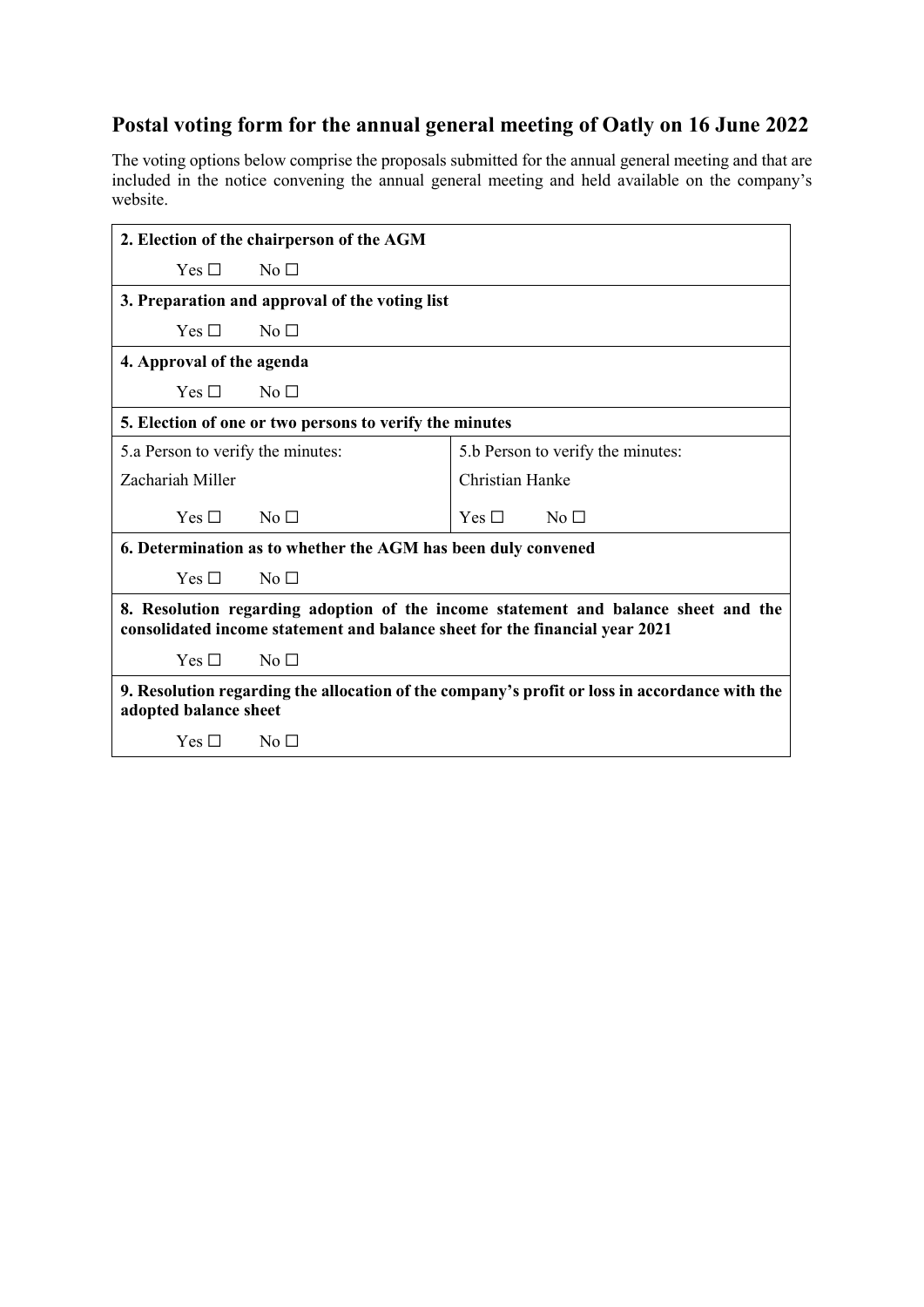| 10. Resolution regarding discharge from liability of the members of the board of directors<br>and the CEO                                |                                  |  |
|------------------------------------------------------------------------------------------------------------------------------------------|----------------------------------|--|
| 10a. Discharge - Eric Melloul                                                                                                            | 10h. Discharge - Toni Petersson  |  |
| No <sub>1</sub><br>Yes $\Box$                                                                                                            | No <sub>1</sub><br>Yes $\Box$    |  |
| 10b. Discharge - Tim Zhang                                                                                                               | 10i. Discharge - Ann Chung       |  |
| Yes $\square$<br>No <sub>1</sub>                                                                                                         | Yes $\square$<br>No <sub>1</sub> |  |
| 10c. Discharge - Bernard Hours                                                                                                           | 10j. Discharge – Po Sing Lai     |  |
| Yes $\Box$<br>No <sub>1</sub>                                                                                                            | Yes $\Box$<br>No <sub>1</sub>    |  |
| 10d. Discharge - Mattias Klintemar                                                                                                       | 10k. Discharge – Yawen Wu        |  |
| Yes $\square$<br>No <sub>1</sub>                                                                                                         | Yes $\square$<br>No <sub>1</sub> |  |
| 10e. Discharge - Hannah Jones                                                                                                            | 101. Discharge - Fredrik Berg    |  |
| Yes $\square$<br>No <sub>1</sub>                                                                                                         | Yes $\Box$<br>No <sub>1</sub>    |  |
| 10f. Discharge - Frances Rathke                                                                                                          | 10m. Discharge - Björn Öste      |  |
| Yes $\Box$<br>No <sub>1</sub>                                                                                                            | Yes $\square$<br>No <sub>1</sub> |  |
| 10g. Discharge - Steven Chu                                                                                                              |                                  |  |
| Yes $\Box$<br>No <sub>1</sub>                                                                                                            |                                  |  |
| 11. Determination of the number of members of the board of directors                                                                     |                                  |  |
| Yes $\Box$<br>No <sub>1</sub>                                                                                                            |                                  |  |
| 12. Determination of the remuneration to the members of the board of directors                                                           |                                  |  |
| Yes $\Box$<br>No $\Box$                                                                                                                  |                                  |  |
| 13. Determination of the fees payable to the auditor                                                                                     |                                  |  |
| Yes $\square$<br>No <sub>1</sub>                                                                                                         |                                  |  |
| 14. Election of auditor                                                                                                                  |                                  |  |
| Yes $\Box$<br>No <sub>1</sub>                                                                                                            |                                  |  |
| 15. Resolution regarding amendments to the articles of association                                                                       |                                  |  |
| Yes $\Box$<br>No <sub>1</sub>                                                                                                            |                                  |  |
| 16. Resolution on authorization for the board of directors to resolve on new issue of shares<br>and/or warrants and/or convertible bonds |                                  |  |
| Yes $\Box$<br>No <sub>1</sub>                                                                                                            |                                  |  |

\*\*\*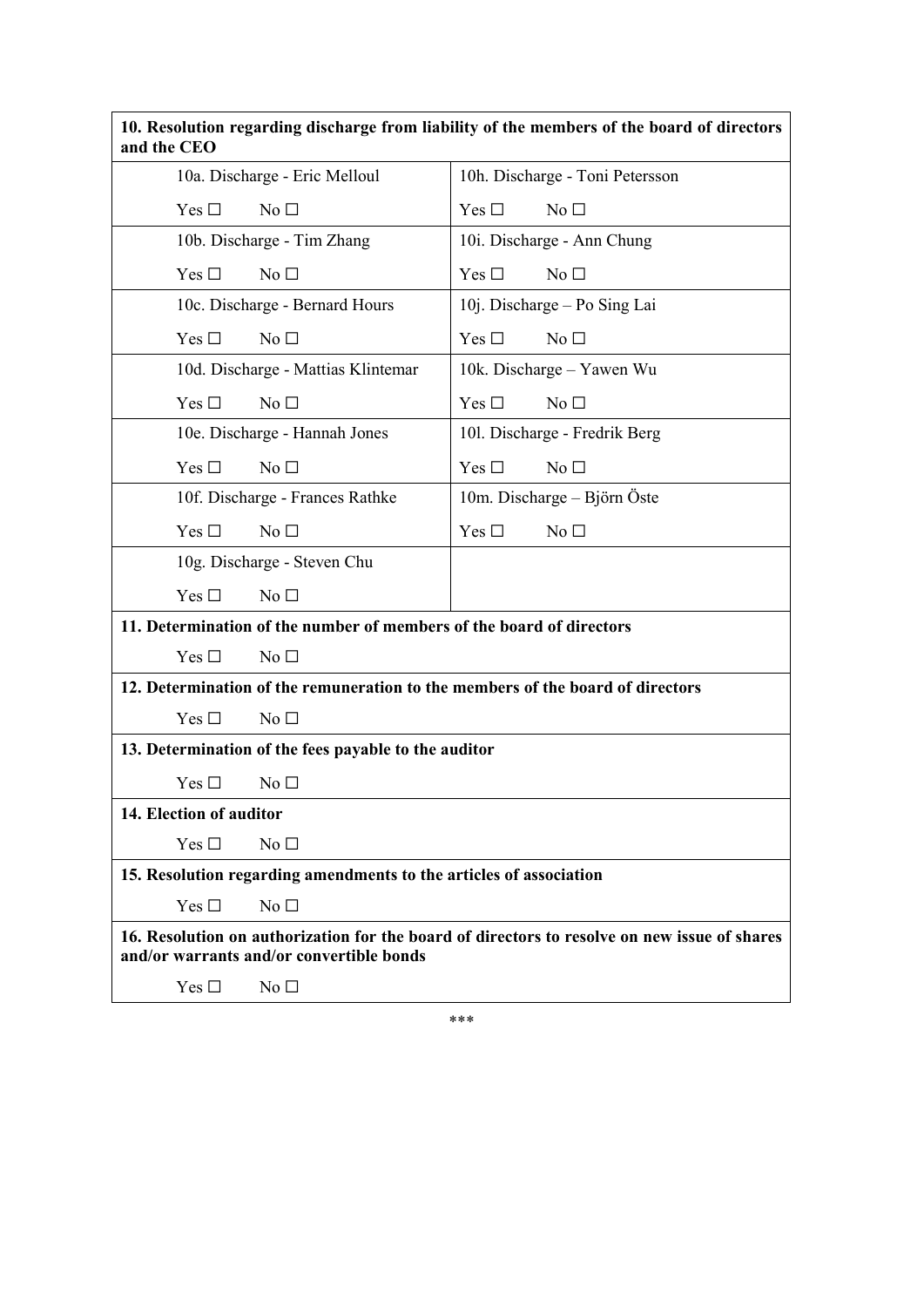# **The board of directors' proposal regarding amendments to the articles of association**

The board of directors of Oatly Group AB (publ) proposes that the annual general meeting on 16 June 2022 resolves to amend the articles of association as set out below.

The reason for the proposed amendments to paragraph 5 is, inter alia, to increase the company's financial flexibility.

| <b>Current wording</b>                                                                                    | <b>Proposed wording</b>                                                                                     |
|-----------------------------------------------------------------------------------------------------------|-------------------------------------------------------------------------------------------------------------|
| § 5                                                                                                       | § 5                                                                                                         |
| The number of shares in the company shall be no<br>less than 200,000,000 and no more than<br>800,000,000. | The number of shares in the company shall be no<br>less than 250,000,000 and no more than<br>1,000,000,000. |

## **Authorization**

The board of directors proposes that the CEO, or a person appointed by the CEO, be authorized to make such minor amendments to the proposal as may be required in connection with the registration with the Swedish Companies Registration Office.

## **Majority requirements**

The resolution by the annual general meeting requires the support of shareholders representing at least two thirds of the votes cast and shares represented at the annual general meeting.

 $\overline{\phantom{a}}$  , where  $\overline{\phantom{a}}$ 

Malmö, May 2022 **Oatly Group AB (publ)**  *Board of directors*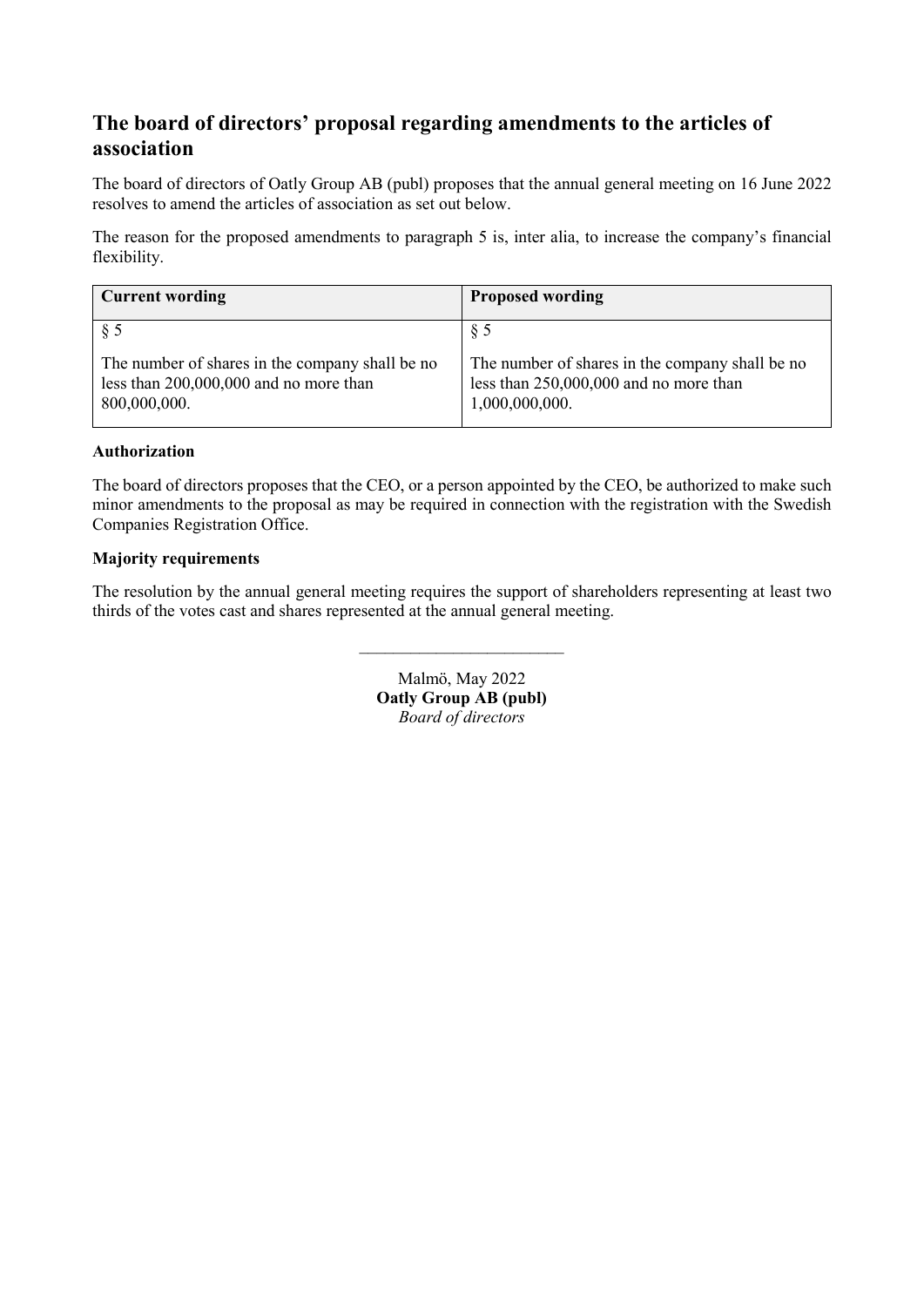*N.B. The English text is an unofficial translation.*

Org. nr 559081-1989 *Company reg. no. 559081-1989* 

# **BOLAGSORDNING**  *ARTICLES OF ASSOCIATION*

**§ 1** 

Bolagets företagsnamn är Oatly Group AB (publ).

*The name of the company is Oatly Group AB (publ).* 

**§ 2** 

Bolagets styrelse skall ha sitt säte i Skåne län, Malmö kommun.

*The registered office of the company's Board shall be in Skåne county, Malmö municipality.* 

#### **§ 3**

Bolaget har till föremål för sin verksamhet att direkt eller via dotterbolag äga och förvalta fast och lös egendom samt värdepapper. Bolaget skall därjämte samordna de verksamheter som bedrivs av bolagets dotterbolag och/eller av andra företag vilka står i koncern- eller annan intressegemenskap med bolaget samt bedriva annan därmed förenlig verksamhet.

*The object of the company's business is to own and manage real property, chattels and securities, either directly or through subsidiaries. The company shall also coordinate the business conducted by the company's subsidiaries and/or other group or affiliated companies and conduct other ancillary activities.* 

#### **§ 4**

Bolagets aktiekapital skall vara lägst 500 000 SEK och högst 2 000 000 SEK.

*The share capital of the company shall be no less than SEK 500,000 and no more than SEK 2,000,000.* 

**§ 5** 

Antalet aktier i bolaget skall vara lägst 250 000 000 och högst 1 000 000 000.

*The number of shares in the company shall be no less than 250,000,000 and no more than 1,000,000,000.* 

#### **§ 6**

Styrelsen skall bestå av minst tre (3) och högst 13 ledamöter ("**Styrelseledamöter**") med högst fem (5) suppleanter.

*The Board shall consist of not less than three (3) and not more than 13 board members ("Board Members") with no more than five (5) deputy board members.* 

Styrelseordföranden skall utses av bolagsstämman. Styrelseordföranden ska inte ha utslagsröst.

*The chairman of the Board shall be appointed by the general meeting. The chairman of the Board shall have no casting vote.*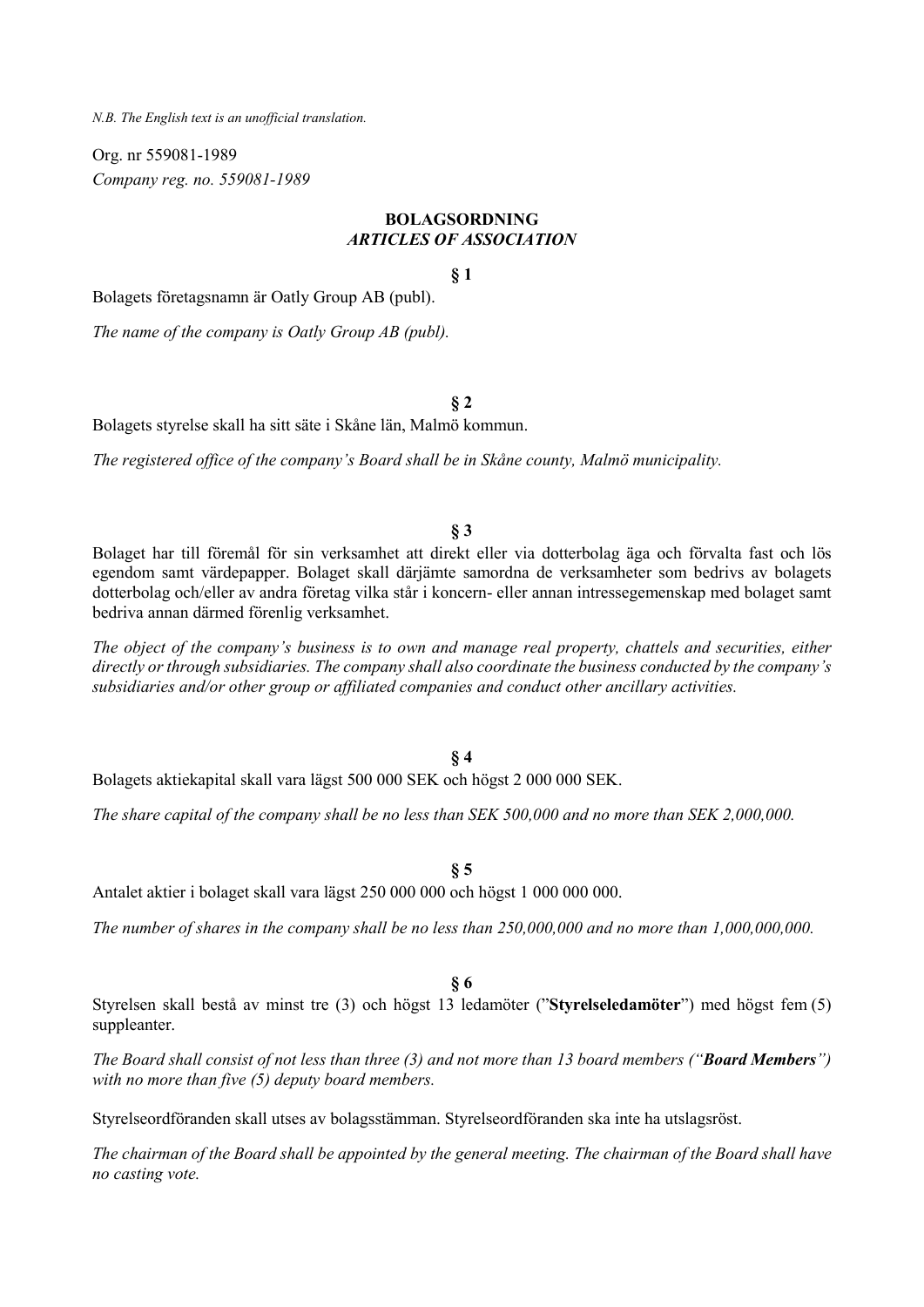Var och en av Styrelseledamöterna ska utses för en mandattid som upphör vid slutet av den årsstämma som hålls under det tredje räkenskapsåret efter det år då Styrelseledamoten utsågs av bolagsstämman, Verlinvest S.A. (den "**Relevanta VI-Innehavaren**") eller China Resources (Holdings) Co. Limited (den "**Relevanta CR-Innehavaren**") (såsom tillämpligt), förutsatt att mandattiden för sådan Styrelseledamot ska fortsätta löpa till dess att hans eller hennes efterträdare utsetts och med förbehåll för hans eller hennes tidigare död, avgång eller entledigande.

*Each Board Member shall serve for a term ending on the date of the third annual general meeting following the annual general meeting at which such Board Member was appointed by the general meeting, Verlinvest S.A. (the "Relevant VI Holder") or the China Resources (Holdings) Co. Limited (the "Relevant CR Holder") (as applicable), provided that the term of each Board Member shall continue until the election of his or her successor and be subject to his or her earlier death, resignation or removal.* 

Så länge som den Relevanta VI-Innehavaren, direkt eller indirekt, innehar minst fem (5) %, tio (10) % respektive 15 % av det totala antalet aktier i bolaget ska den Relevanta VI-Innehavaren ha rätt att utse en (1), två (2) respektive tre (3) ledamöter till styrelsen. Oaktat detta ska bolagsstämman dock alltid utse sådant antal ledamöter till styrelsen som krävs för att kravet i 8 kap. 47§ aktiebolagslagen (2005:551) är uppfyllt. Om visst antal styrelseledamöter enligt de regler som gäller för sådan börs eller annan erkänd handelsplats där bolagets aktier eller depåbevis från tid till annan är upptagna för handel ska utgöras av "oberoende" personer, så ska sådana oberoende ledamöter väljas av bolagsstämman (och således inte påverka den Relevanta VI-Innehavarens rätt att utse ledamöter enligt ovan).

*As long as the Relevant VI Holder, directly or indirectly, holds at least five (5) %, ten (10) % or 15 %, respectively, of the total number of all shares, the Relevant VI Holder shall have the right to appoint one (1), two (2) or three (3) Board Members respectively. Without prejudice to the foregoing, the general meeting shall appoint such number of Board Members as is required to satisfy the requirement in Chapter 8, Section 47 of the Companies Act (2005:551). If a certain number of Board Members are required to be "independent" within the meaning of the rules of any stock exchange or other recognized marketplace on which the company's shares or depository receipts are traded, then such independent Board Members shall be appointed by the general meeting (and shall not affect the Relevant VI Holder's rights to appoint Board Members in accordance with the foregoing).* 

Så länge som den Relevanta CR-Innehavaren, direkt eller indirekt, innehar minst fem (5) %, tio (10) % respektive 15 % av det totala antalet aktier i bolaget ska den Relevanta CR-Innehavaren ha rätt att utse en (1), två (2) respektive tre (3) ledamöter till styrelsen. Oaktat detta ska bolagsstämman dock alltid utse sådant antal ledamöter till styrelsen som krävs för att kravet i 8 kap. 47§ aktiebolagslagen (2005:551) är uppfyllt. Om visst antal styrelseledamöter enligt de regler som gäller för sådan börs eller annan erkänd handelsplats där bolagets aktier eller depåbevis från tid till annan är upptagna för handel ska utgöras av "oberoende" personer, så ska sådana oberoende ledamöter väljas av bolagsstämman (och således inte påverka den Relevanta CR-Innehavarens rätt att utse ledamöter enligt ovan).

*As long as the Relevant CR Holder, directly or indirectly, holds at least five (5) %, ten (10) % or 15 %, respectively, of the total number of all shares, the Relevant CR Holder shall have the right to appoint one (1), two (2) or three (3) Board Members respectively. Without prejudice to the foregoing, the general meeting shall appoint such number of Board Members as is required to satisfy the requirement in Chapter 8, Section 47 of the Companies Act (2005:551). If a certain number of Board Members are required to be "independent" within the meaning of the rules of any stock exchange or other recognized marketplace on which the company's shares or depository receipts are traded, then such independent Board Members shall be appointed by the general meeting (and shall not affect the Relevant CR Holder's rights to appoint Board Members in accordance with the foregoing).* 

Styrelseledamöter som utsetts av Relevant VI-Innehavare benämns härefter som "**Relevant VI-Ledamot**" och Styrelseledamöter som utsetts av Relevant CR-Innehavare benämns härefter som "**Relevant CR-Ledamot**" (tillsammans "**Relevanta Ledamöter**").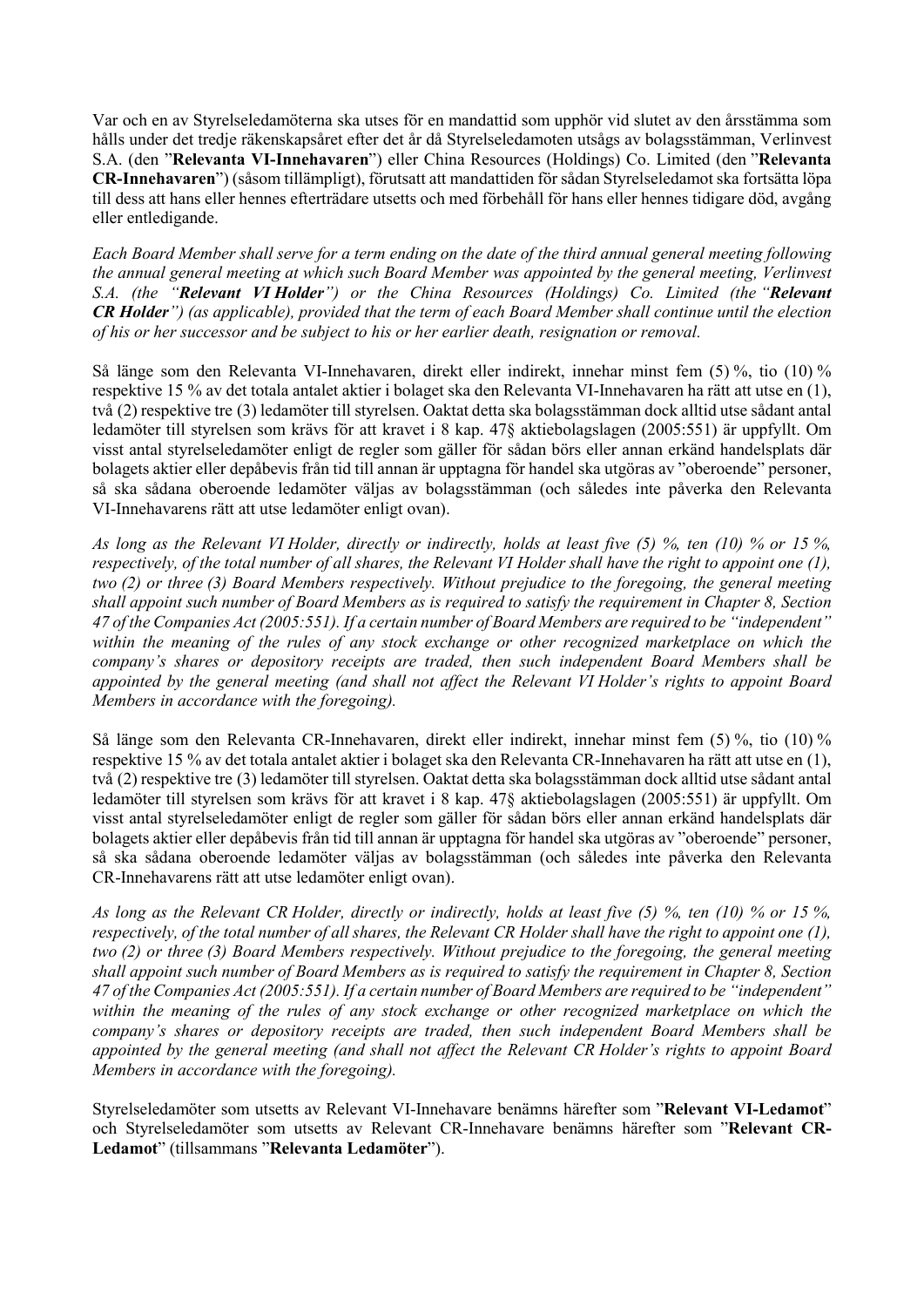#### *Board Members appointed by the Relevant VI Holder are hereinafter referred to as "Relevant VI Board Members" and Board Members appointed by the Relevant CR Holder are hereinafter referred to as "Relevant CR Board Members (jointly "Relevant Board Members").*

Relevanta Ledamöter kan endast avlägsnas eller ersättas av den Relevanta VI-Innehavaren eller den Relevanta CR-Innehavaren (såsom tillämpligt). Om ingen Relevant VI-Innehavare eller Relevant CR-Innehavare (såsom tillämpligt) finns får samtliga ledamöter i styrelsen endast avlägsnas eller ersättas av bolagsstämman. Styrelseledamöter som utses av bolagsstämman kan endast avlägsnas eller ersättas av bolagsstämman med förbehåll för vad som gäller enligt svensk lag. Om Styrelseledamöter (förutom sådana arbetstagarrepresentanter som utses enligt svensk lag) avgår, på grund av dödsfall, egen avgång, entledigande eller annat skäl, ska efterträdare till sådana Styrelseledamöter inte utgöras av anställda eller ledningspersoner i Bolaget, med förbehåll för vad som gäller enligt svensk lag.

*Relevant Board Members may only be removed or replaced by the Relevant VI Holder or the Relevant CR Holder (as applicable). If no Relevant VI Holder or Relevant CR Holder (as applicable) exists, then all Board Members may only be removed or replaced by the general meeting. Board Members appointed by the general meeting may only be removed or replaced by the general meeting, to the extent permitted under Swedish law. When Board Members (other than employee representatives appointed under Swedish law) are removed/retired due to death, resignation, termination of service term or removal for other reasons, the successors of such removed/retired Board Members cannot be the employees or officers of the Company, to the extent permitted under Swedish law.* 

**§ 7** 

För att Styrelsen ska vara beslutsför ska, utöver vad som följer av aktiebolagslagen (2005:551), (i) minst en (1) Relevant VI-Ledamot vara närvarande, förutsatt att den Relevanta VI-Innehavaren, direkt eller indirekt, innehar minst 15 % av det totala antalet aktier i bolaget och (ii) minst en (1) Relevant CR-Ledamot vara närvarande, förutsatt att den Relevanta CR-Innehavaren, direkt eller indirekt, innehar minst 15 % av det totala antalet aktier i bolaget.

*The quorum at a Board meeting shall, in addition to the provisions of the Companies Act (2005:551), require the presence of (i) at least one (1) Relevant VI Board Member, provided that the Relevant VI Holder, directly or indirectly, holds at least 15 % of the total number of all shares and (ii) at least one (1) Relevant CR Board Member, provided that the Relevant CR Holder, directly or indirectly, holds at least 15 % of the total number of all shares.* 

#### **§ 8**

Bolaget skall ha lägst en och högst två revisorer med eller utan revisorssuppleant, eller ett registrerat revisionsbolag.

*The company shall appoint not less than one and not more than two auditors, with or without deputy auditor, or one registered accounting firm.* 

#### **§ 9**

Bolagsstämma skall hållas i Malmö eller Stockholm efter styrelsens bestämmande.

*General meetings shall be held in Malmö or Stockholm, as decided by the Board.* 

Kallelse till bolagsstämma skall ske genom annonsering i Post- och Inrikes Tidningar och på bolagets webbplats. Att kallelse skett skall annonseras i Dagens Industri. Aktieägare som vill delta i bolagsstämma, skall göra anmälan till bolaget senast den dag som anges i kallelsen till stämman. Sistnämnda dag får inte vara söndag, annan allmän helgdag, lördag, midsommarafton, julafton eller nyårsafton och inte infalla tidigare än femte vardagen före bolagsstämman.

*Notice convening a general meeting shall be published in the Swedish Official Gazette and on the company's website. It shall be published in Dagens Industri that notice convening a general meeting has been made.*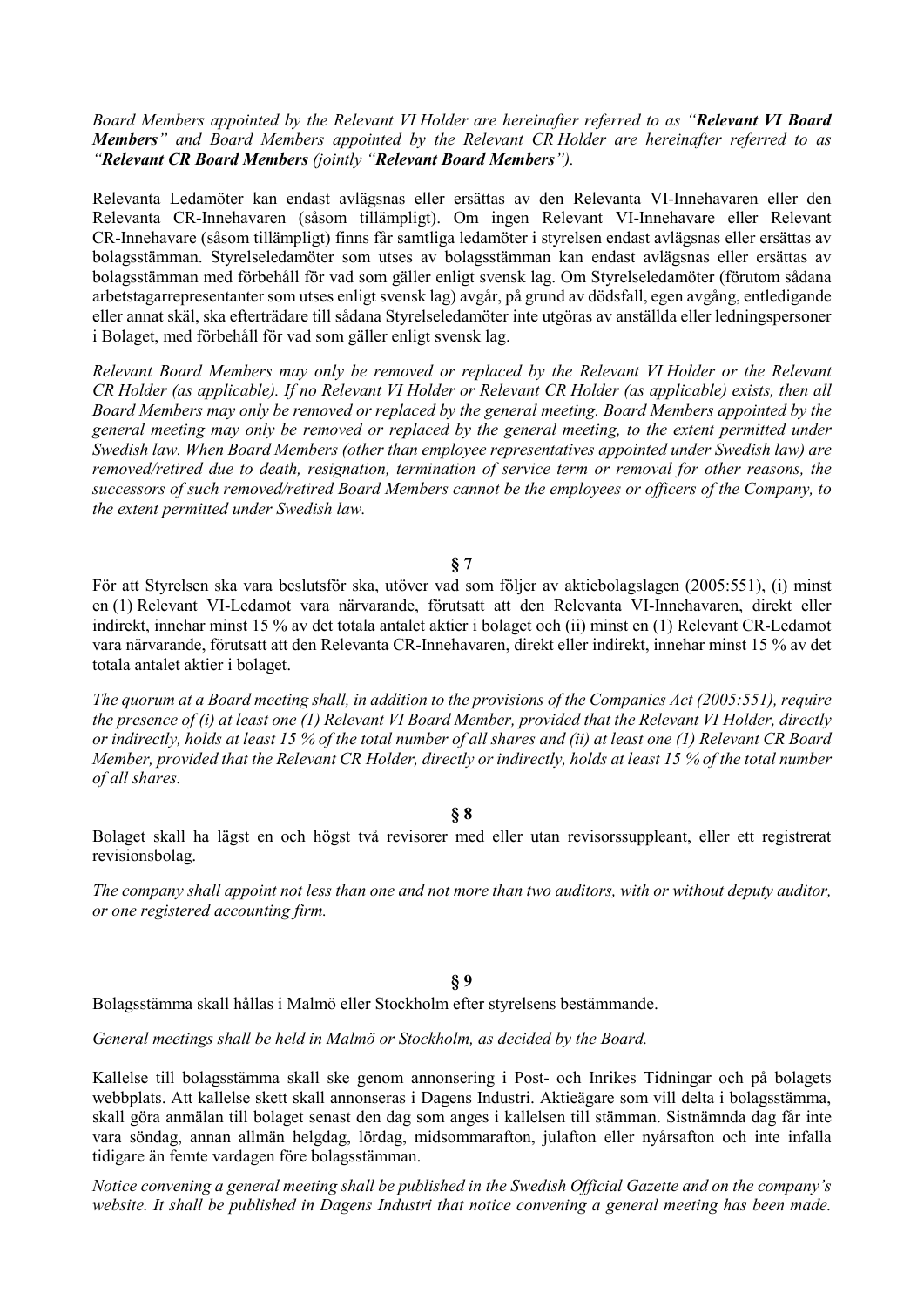*Shareholders that wish to participate shall notify the company of their intention to participate by the date specified in the notice convening the meeting. The last-mentioned day must not be a Sunday, other public holiday, Saturday, Midsummer's Eve, Christmas Eve or New Year's Eve and not fall earlier than the fifth weekday prior to the meeting.* 

Aktieägare får vid bolagsstämma medföra högst två biträden, dock endast om aktieägaren anmäler antalet biträden till bolaget på det sätt som anges i föregående stycke.

*At a general meeting, shareholders may be accompanied by not more than two assistants, however only if the shareholder has notified the company of the number of assistants in the manner stated in the previous paragraph.* 

#### **§ 10**

Styrelsen får inför en bolagsstämma besluta att aktieägarna skall kunna rösta per post före stämman. Poströstning skall om styrelsen så beslutar kunna ske med elektroniska medel.

*The Board shall be authorised to allow shareholders to vote by mail prior to a general meeting. Mail voting may be made by electronic means if the Board so decides.* 

Styrelsen får samla in fullmakter enligt det förfarande som anges i 7 kap. 4 § 2 st. aktiebolagslagen (2005:551).

*The Board has the right to collect power of attorneys pursuant to the procedure in Chapter 7 Section 4 Paragraph 2 of the Swedish Companies Act (2005:551) (Sw. aktiebolagslagen (2005:551)).* 

#### **§ 11**

Bolagets räkenskapsår skall vara 1 januari till 31 december.

*The financial year of the company shall be 1 January to 31 December.* 

#### **§ 12**

Bolagets aktier ska vara registrerade i ett avstämningsregister enligt lagen (1998:1479) om värdepapperscentraler och kontoföring av finansiella instrument.

*The company's shares shall be registered in a securities register in accordance with Swedish Central Securities Depositories and Financial Instruments Accounts Act (1998:1479).* 

#### **§ 13**

Utan inskränkning av svenska forumbestämmelser och utan tillämpning av 7 kap. 54 § aktiebolagslagen (2005:551) ska *United States Districts Court for the Southern District of New York* utgöra exklusivt forum för hantering av krav som har inlämnats i USA baserat på *US Securities Act från 1933* i dess vid var tid gällande lydelse, såvida inte bolaget skriftligen samtycker till val av ett alternativt forum.

*Without any infringement on Swedish forum provisions and without applying Chapter 7, Section 54 of the Swedish Companies Act (2005:551), the United States District Court for the Southern District of New York shall be the sole and exclusive forum for resolving any complaint filed in the United States asserting a cause of action arising under the U.S. Securities Act of 1933, as amended, unless the company consents in writing to the selection of an alternative forum.* 

 $\overline{\phantom{a}}$  , where  $\overline{\phantom{a}}$